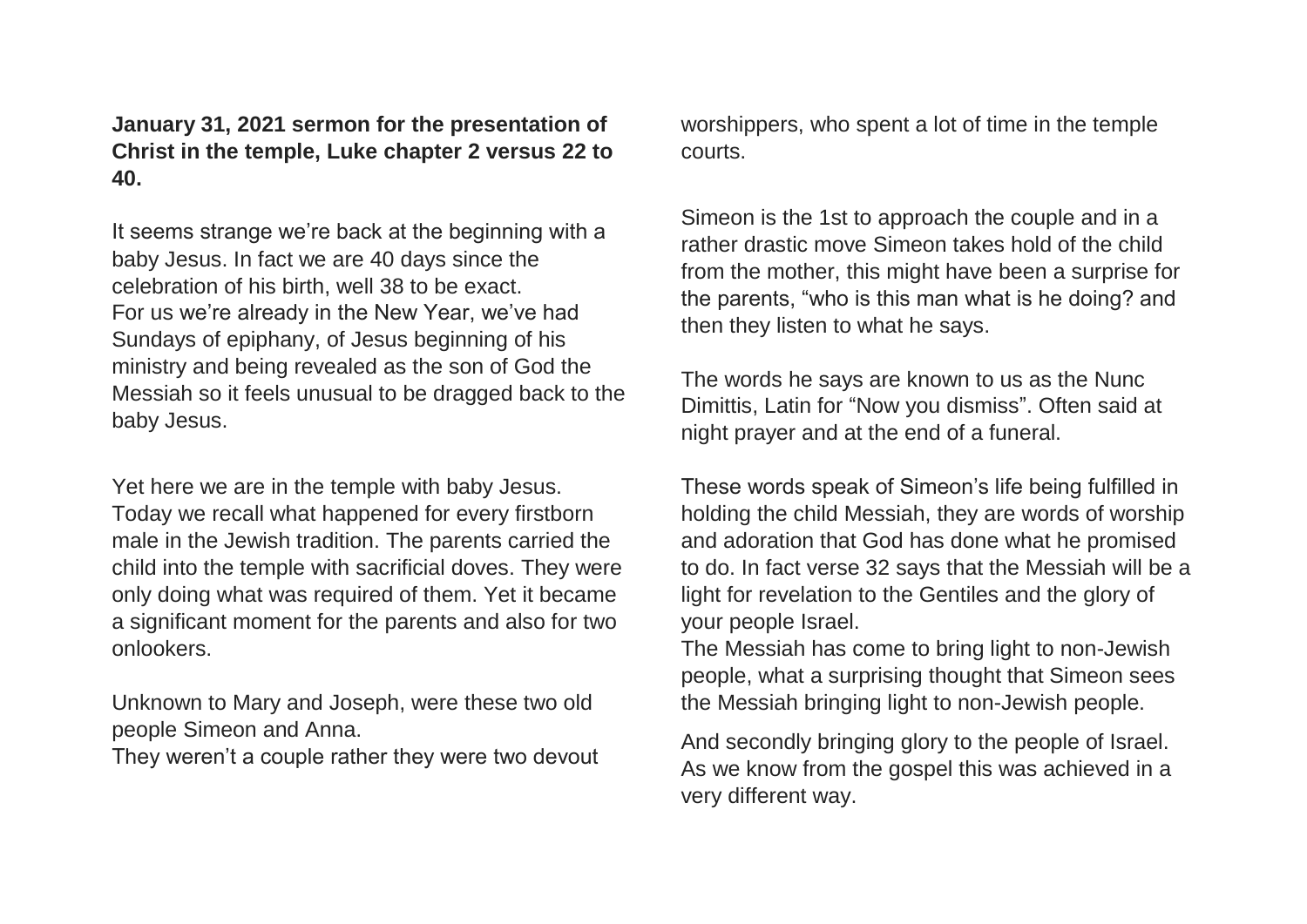I love the way that Luke has this First hand Account of the story as he says that the parents **marvelled** at what was said about the child, we might say they were gobsmacked.

Then Simeon carries on to talk to the parents directly about how Jesus's life and ministry will impact the nation, in fact these are quite terrifying words for the parents to hear.

Look at verse 34 and 35 again how would you feel if these are said to you about your child. I think the challenge of parenting this baby just got even harder.

As Simeon is close to God, so he has the spiritual sight to see how Jesus will live. And the impact is that Mary will also suffer, he says a sword will pierce your own soul to. Metaphorically we know this to be true.

What started out as a happy moment now has a dark cloud hanging over it.

The second person to encounter the couple was Anna, we see how old she was and how long she had waited in the temple, she too was waiting for God to act.

Again unconventionally rather than speak to the parents about the child, Anna tells the other worshippers who this child is, in a startling epiphany revelation. Which is apt as we close this epiphany season today.

I've been thinking this week about Simeon and Anna, and wondering about their devotion compared to my own devotion.

What has sustained them through all those years of waiting? What resources have they had to inspire them. I think we can learn from this couple about enduring faith.

A couple of weeks ago we heard about the story of Samuel hearing The voice of God. The story included the phrase **the lamp of God had not yet gone out**. I think that Simeon and Anna in their seeking after God, were keeping the lamp of God alight in their day.

We too are called to keep the lamp of God alight in our day, to keep the good news of Jesus fresh, and to rely and be resourced by the Holy Spirit. So we might act as God would have us act and so we might speak as God wants us to speak.